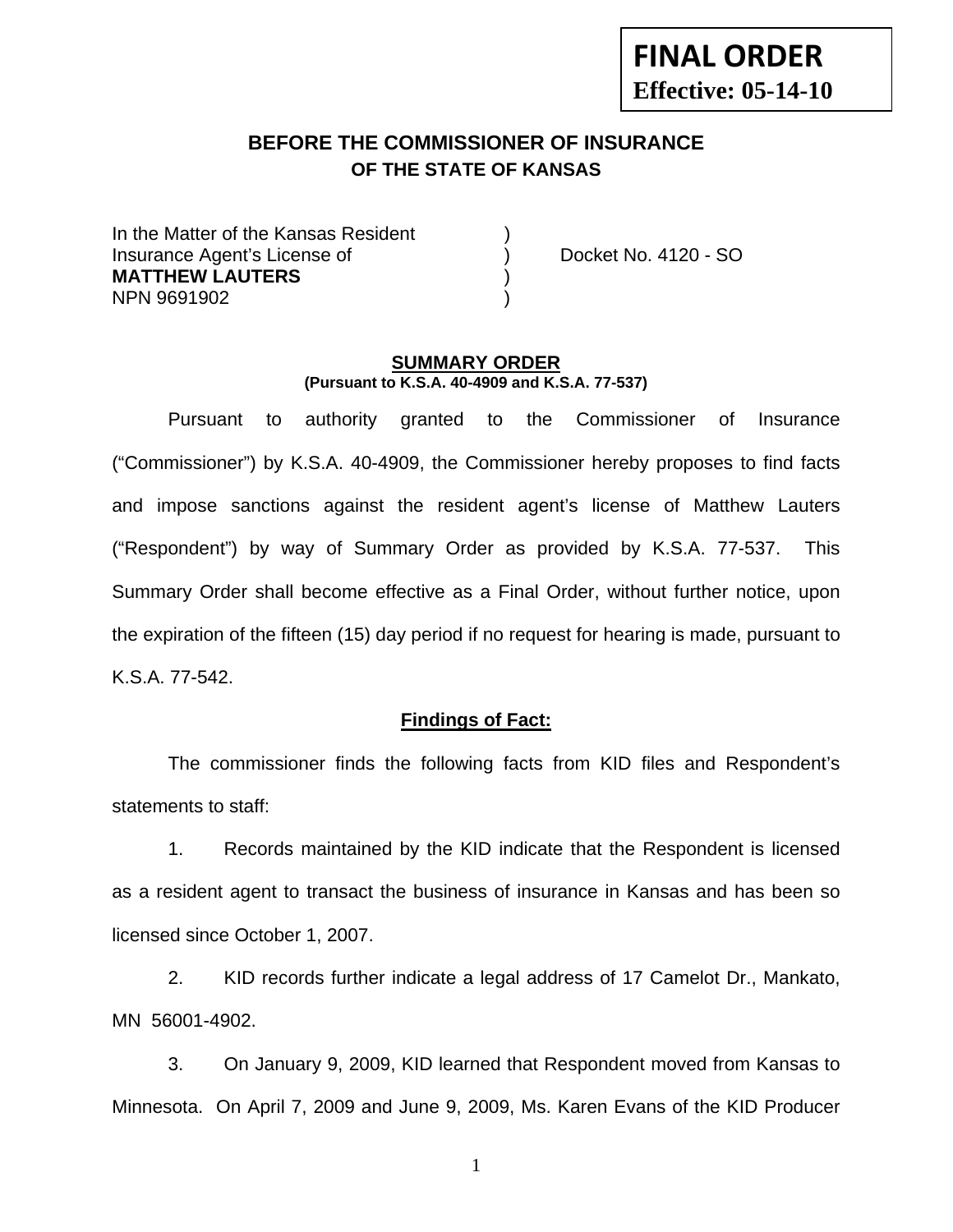Division wrote electronic mail messages requesting the Respondent notify KID that he has become a Minnesota resident agent and desires a Kansas nonresident license.

 4. Mr. Dave McKee, Director of the KID Producer's Division wrote to Respondent on October 22, 2009 asking Respondent to show proof of a Minnesota resident license. Respondent has failed to respond to the inquiries of KID.

 5. On March 16, 2010, the undersigned Staff Attorney wrote to Respondent about the above averments. The letter was not returned and Respondent has not replied to the inquiry.

## **Applicable Law**

6. K.S.A. 40-4909(a) provides, in relevant part:

"The commissioner may deny, suspend, revoke or refuse renewal of any license issued under this act if the commissioner finds that the applicant or license holder has:

(2) Violated:

 (A) Any provision of chapter 40 of the Kansas Statutes Annotated, and amendments thereto, or any rule and regulation promulgated hereunder ."

 7. The Commissioner may revoke any license issued under the Insurance Agents Licensing Act if the Commissioner finds that the interests of the insurer or the insurable interests of the public are not properly served under such license. K.S.A. 40- 4909(b).

 8. K.S.A. 40-4906(c)(1) requires a producer must provide certification from a new resident state.

 9. K.S.A. 40-2,125(b) requires a producer to respond to any proper inquiry of the Commissioner.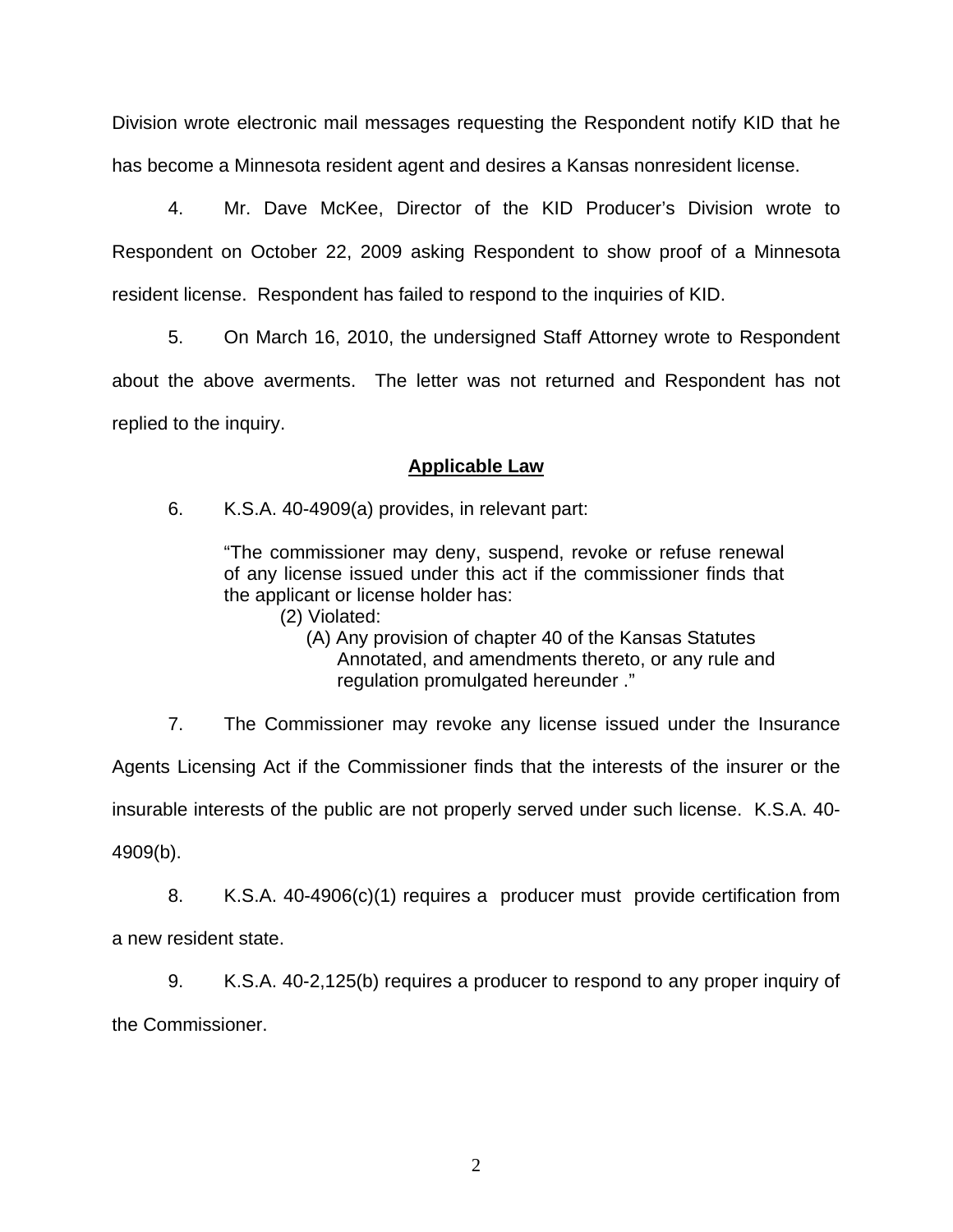#### **Conclusions of Law**

 10. The Commissioner has jurisdiction over Respondent as well as the subject matter of this proceeding, and such proceeding is held in the public interest. The Commissioner finds, based on the facts contained in paragraphs 3 and 4, that Respondent has demonstrated incompetence, untrustworthiness, or financial irresponsibility in the conduct of business.

 11. Based on the Respondent's failure to respond to numerous inquiries as to Respondent's resident certification, the Commissioner concludes that sufficient grounds exist for the revocation of Respondent's insurance agent's license pursuant to K.S.A. 40-4909(b) because such license is not properly serving the interests of the insurer and the insurable interests of the public.

 12. Based on the facts and circumstances set forth herein, it appears that the use of summary proceedings in this matter is appropriate, in accordance with the provisions set forth in K.S.A. 77-537(a), in that the use of summary proceedings does not violate any provision of the law and the protection of the public interest does not require the KID to give notice and opportunity to participate to persons other than Matthew Lauters.

# **IT IS THEREFORE ORDERED BY THE COMMISSIONER OF INSURANCE THAT** the Kansas resident insurance agent's license of Matthew Lauters is hereby **REVOKED. It is further ordered,** that Matthew Lauters shall **CEASE and DESIST** from the sale, solicitation, or negotiation of insurance and/or receiving compensation deriving from the sale, solicitation, or negotiation of insurance conducted after the effective date of this order.

3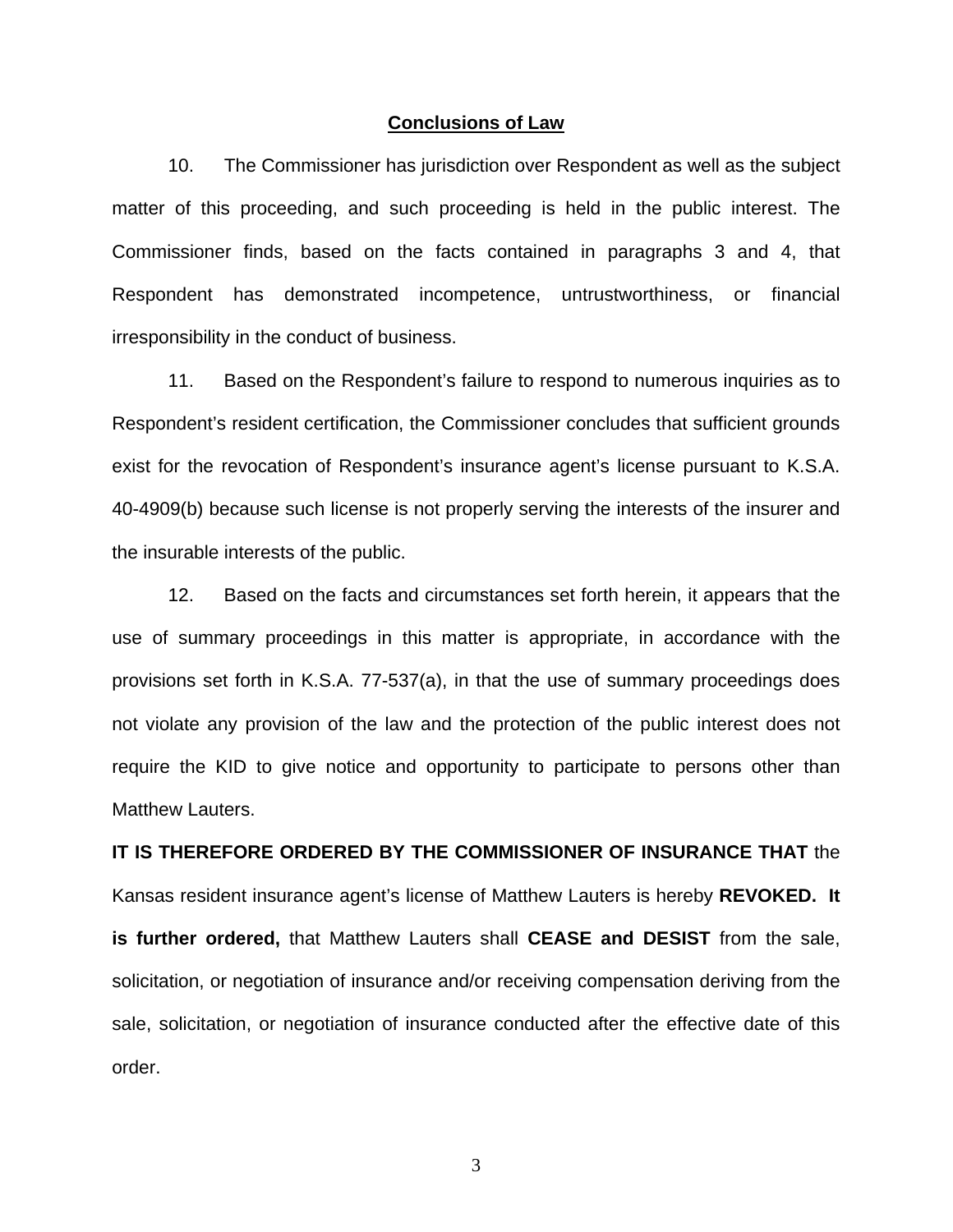#### **NOTICE OF RIGHTS**

(Pursuant to K.S.A. 77-542)

Matthew Lauters is entitled to a hearing pursuant to K.S.A. 77-537 and K.S.A. 77-542, the Kansas Administrative Procedure Act. If Respondent desires a hearing, he must file a written request for a hearing with:

 John W. Campbell, General Counsel Kansas Insurance Department 420 S.W. 9<sup>th</sup> Street Topeka, Kansas 66612

This request must be filed within fifteen (15) days from the date of service of this Order. If Respondent requests a hearing, the Kansas Insurance Department will notify him of the time and place of the hearing and information on procedures, right of representation, and other rights of parties relating to the conduct of the hearing, before commencement of the same.

If a hearing is not requested in the time and manner stated above, this Summary Order shall become effective as a Final Order upon the expiration of time for requesting a hearing, pursuant to K.S.A. 77-613. In the event Respondent files a Petition for Judicial Review, pursuant to K.S.A. §77-613(e), the agency officer to be served on behalf of the Kansas Insurance Department is:

 John W. Campbell, General Counsel Kansas Insurance Department 420 S.W.  $9<sup>th</sup>$  Street Topeka, Kansas 66612